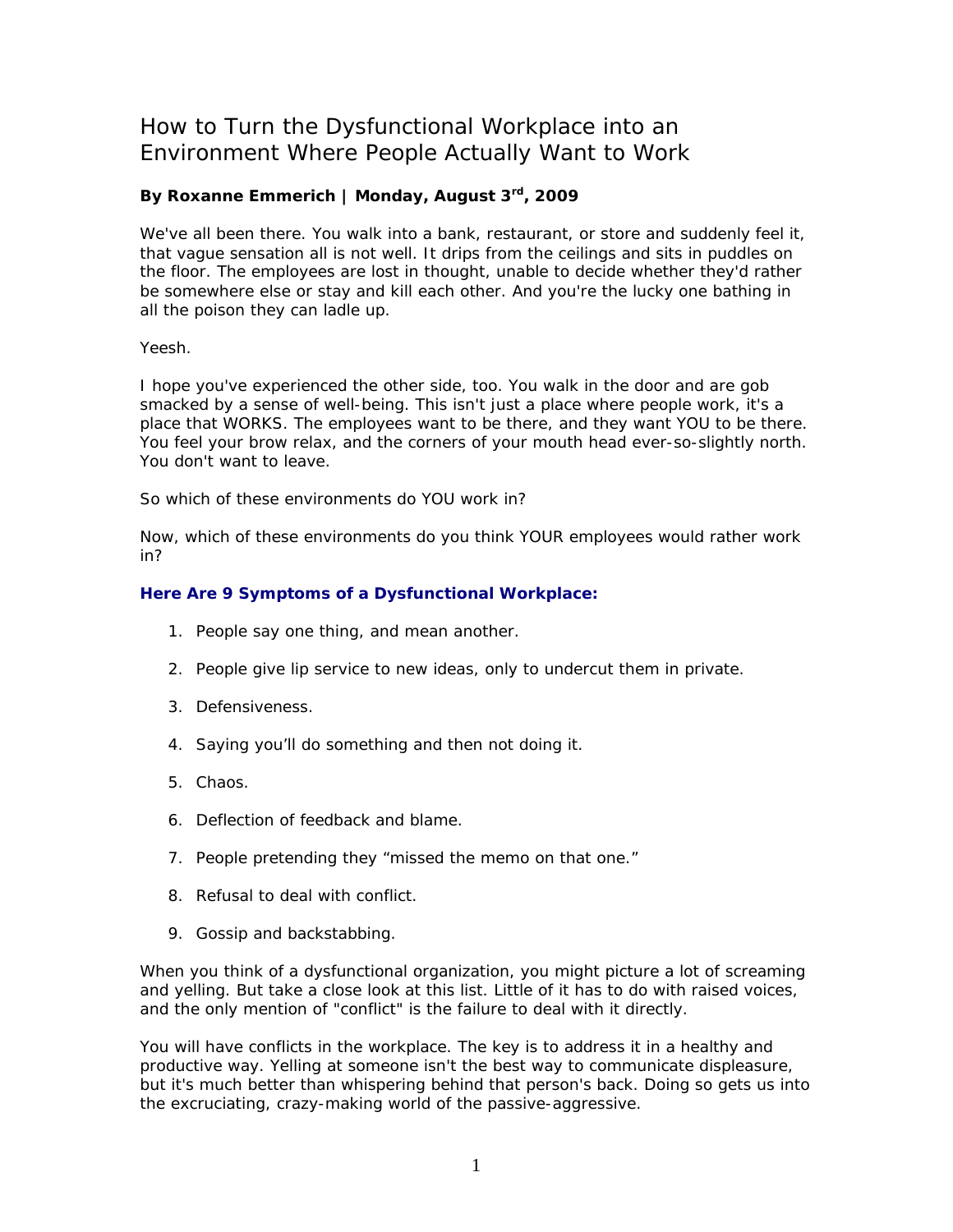If I had to nominate just one of the symptoms from the list above as the most destructive in the dysfunctional workplace, there's no contest. It's GOSSIP. A workplace full of whispered gossip is as painful and maddening as a buzzing mosquito at bedtime. It is destructive to the soul of your workplace and the souls of your people who never feel safe and always wonder who is talking behind their backs.

When people gossip about others, you may as well have them bring baseball bats and beat each other. At least that will heal. If a happy and functional workplace is your goal, there are few more productive places to put your energy than the elimination of gossip.

### **How to End Gossip**

Step one is to recognize gossip is an attempt at communication—seriously screwedup communication, sure, but communication nonetheless. You can't eliminate the behavior without providing something to replace it—namely a good and healthy way of communicating.

All Jack had to do was go to Tom and say, "Dude, when you are late with that analysis, I end up on my knees to my boss because then my report is late. Please promise me you'll get that to me on time from now on." Reasonable. Direct. Easy.

If Jack came to you with gossip, simply say, "Gee, it sounds like you need to talk to Tom directly so you can work this out." Lather, rinse, and, repeat until the person wakes up.

Once you establish a zero-tolerance policy for talking behind another person's back, give your employees permission to address conflict head on, out loud, courageously, and honestly. Create a trusting and open environment, and watch the dysfunctions in your workplace ebb away.

### **The Next Step: Build a Shared Vision**

Now you've recognized the symptoms and diagnosed the disease. Time for the cure.

Most workplace dysfunctions amount to employees shooting their energy at each other because there's nothing else to aim for. What's needed is a single, shared vision.

Everyone wants to be a part of something bigger than themselves. Everyone wants to feel productive and be happy. Give yourself and your team members a clear and positive picture of where you want to go as a group. Most of them will jump at the chance to be a part of it. When people align around a vision of great service, pettiness and dysfunctional workplace behaviors fall away and people become who they need to be to make it happen.

Will there still be those who stubbornly hold on to their dysfunctions? I quarantee it. And for the sake of the rest of your employees, gently but firmly encourage those folks to find and follow their bliss elsewhere.

Are you ready to do what it takes to end the dysfunctions and create a can-do culture in your workplace?